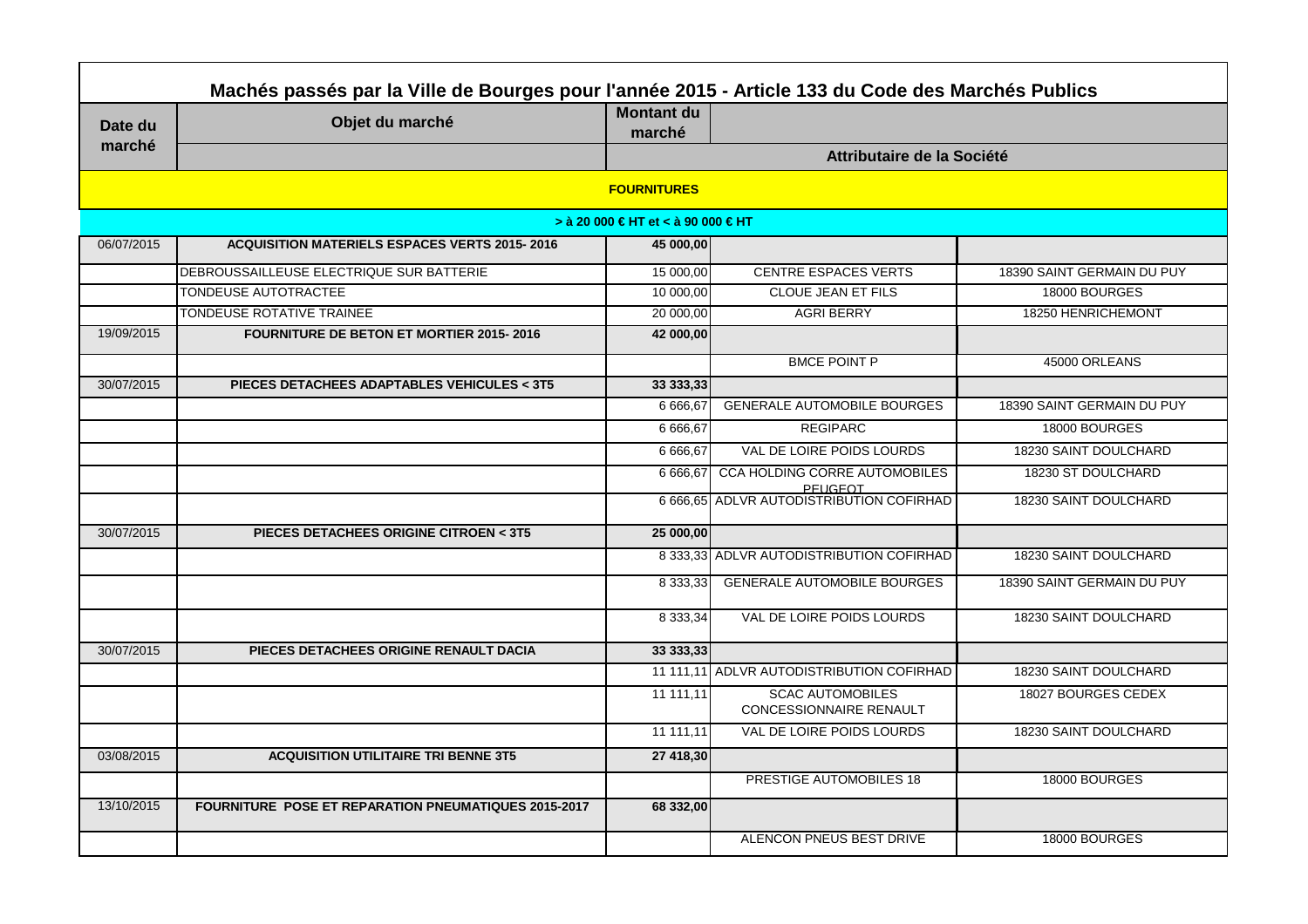| 05/11/2015 | <b>ACQUISITION D ARBRES 2015 -2016</b>                                                                  | 45 000,00 |                                  |                                 |
|------------|---------------------------------------------------------------------------------------------------------|-----------|----------------------------------|---------------------------------|
|            | JEUNES PLANTS FORESTIERS                                                                                | 25 000,00 | PEPINIERES ROBIN                 | 05500 SAINT LAURENT DU CROS     |
|            | <b>ARBRES TIGES</b>                                                                                     | 20 000,00 | PEPINIERES DANIEL SOUPE          | 01400 CHATILLON SUR CHALARONNE  |
| 24/11/2015 | <b>ACQUISITION MAINTENANCE PHOTOCOPIEURS 2015 2020</b>                                                  | 55 811,50 |                                  |                                 |
|            | COPIEURS POUR LES SERVICES DE LA VILLE                                                                  | 35 515,50 | DACTYL BURO DU CENTRE            | 18021 BOURGES CEDEX             |
|            | COPIEURS POUR LES ECOLES                                                                                | 20 296,00 | DACTYL BURO DU CENTRE            | 18021 BOURGES CEDEX             |
| 02/11/2015 | FOURNITURE DE CARBURANT GNVERT 2015-2017                                                                | 30 000,00 |                                  |                                 |
|            |                                                                                                         |           | <b>GNVERT</b>                    | 93160 NOISY LE GRAND            |
| 26/11/2015 | RACHAT DE LA DOTATION DU MARCHE DE LOCATION ENTRETIEN<br><b>DES VETEMENTS DE TRAVAIL</b>                | 32 094,58 |                                  |                                 |
|            |                                                                                                         |           | <b>LAVOX BLN</b>                 | 36000 CHATEAUROUX               |
| 10/12/2015 | <b>ACHAT D'HORODATEURS PERSONNELS PIAF 2 2015-2020</b>                                                  | 25 000,00 |                                  |                                 |
|            |                                                                                                         |           | <b>PARX FRANCE</b>               | 92110 CLICHY                    |
| 09/07/2015 | <b>FOURNITURE ET LIVRAISON DE PAPIER 2015-2017</b>                                                      | 80 000,00 |                                  |                                 |
|            |                                                                                                         |           | PAPYRUS FRANCE GROUPE            | 93500 PANTIN                    |
| 18/03/2015 | <b>MANUELS SCOLAIRES - ANNEE 2015</b>                                                                   | 28 436,00 |                                  |                                 |
|            |                                                                                                         |           | NOUVELLE LIBRAIRIE UNIVERSITAIRE | 89470 MONETEAU                  |
| 20/03/2015 | <b>ACQUISITION MATERIEL EDUCATIF 2015</b>                                                               | 25 000,00 |                                  |                                 |
|            |                                                                                                         |           | PAPETERIES PICHON                | 42353 LA TALAUDIERE CEDEX       |
|            |                                                                                                         | 6 250,00  | <b>INTERFORUM NATHAN</b>         | 94200 IVRY SUR SEINE            |
|            |                                                                                                         | 14 583,33 | <b>LIBRAIRIE CATINAUD</b>        | 18000 BOURGES                   |
| 11/05/2015 | <b>FOURNITURE DE MATERIELS SPORTIFS 2015</b>                                                            | 30 000,00 |                                  |                                 |
|            |                                                                                                         |           | <b>MARTY SPORTS</b>              | 49370 SAINT CLEMENT DE LA PLACE |
| 10/07/2015 | <b>ACQUISITION D'ENGRAIS 2015/2016</b>                                                                  | 25 000,00 |                                  |                                 |
|            |                                                                                                         |           | <b>AGRALYS DISTRIBUTION</b>      | 18510 MENETOU SALON             |
|            |                                                                                                         |           | <b>BOUL HERBE SERVICE</b>        | 95470 VEMARS                    |
| 15/07/2015 | <b>EQUIPEMENTS SPORTIFS MISE EN PLACE DE LA SIGNALETIQUE</b>                                            | 27 110,00 |                                  |                                 |
|            |                                                                                                         |           | CENTRE LOIRE COMMUNICATION       | 18000 BOURGES                   |
| 14/09/2015 | FOURITURE DISPOSITIFS COURONNEMENT ET FERMETURE DE<br><b>REGARDS RESEAUX D'ASSAINISSEMENT 2015-2016</b> | 25 000,00 |                                  |                                 |
|            |                                                                                                         |           | SOVAL                            | 18000 BOURGES                   |
| 18/09/2015 | LOCATION DE MATERIEL DE CHANTIER SANS CHAUFFEUR 2015-2016                                               | 30 000,00 |                                  |                                 |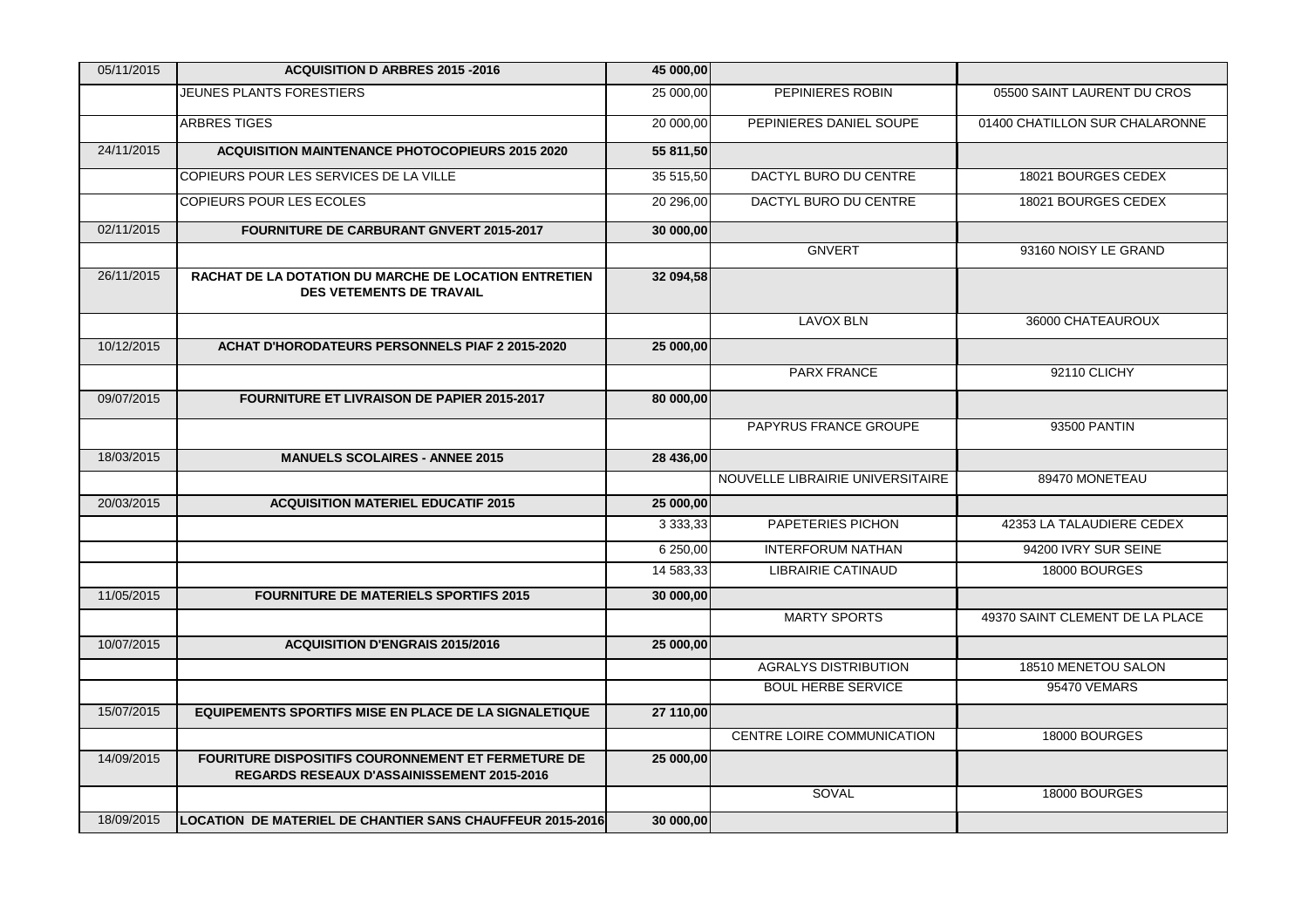|            |                                                               |                                     | <b>LOXAM</b>                | 18230 SAINT DOULCHARD      |
|------------|---------------------------------------------------------------|-------------------------------------|-----------------------------|----------------------------|
| 03/11/2015 | <b>ACQUISITION DE CLASSES TABLETTES 2015-2016</b>             | 29 000,00                           |                             |                            |
|            |                                                               |                                     | <b>ECONOCOM</b>             | 92800 PUTEAUX              |
| 19/11/2015 | <b>ACQUISITION NACELLE A MAT VERTICAL</b>                     | 21 000,00                           |                             |                            |
|            |                                                               |                                     | AEB ANCIENS ETS BRANGER     | 41400 MONTHOU SUR CHER     |
| 09/03/2015 | <b>FOURNITURE BORNES ET POTELETS EN FONTE 2015-2016</b>       | 80 000,00                           |                             |                            |
|            |                                                               |                                     | <b>GHM</b>                  | 52220 SOMMEVOIE            |
| 11/05/2015 | <b>ACQUISITION DE CONSOMMABLES INFORMATIQUE 2015-2016</b>     | 68 000,00                           |                             |                            |
|            |                                                               |                                     | <b>TG INFORMATIQUE</b>      | 13011 MARSEILLE            |
|            |                                                               |                                     |                             |                            |
| 21/04/2015 | <b>FOURNITURE DE MATERIAUX CALCAIRES 2015-2016</b>            | 60 000,00                           |                             |                            |
|            |                                                               |                                     | <b>RENOROUTE</b>            | 18020 BOURGES CEDEX        |
| 21/04/2015 | <b>ACQUISITION D UN SYSTEME SONORISATION</b>                  | 33 207,35                           |                             |                            |
|            |                                                               |                                     | <b>TRAITEMENT DE SON</b>    | 63110 BEAUMONT             |
| 13/10/2015 | <b>ACQUISITION MATERIELS ESPACES VERTS 2015-2016</b>          | 70 100,00                           |                             |                            |
|            | <b>EPAREUSE</b>                                               | 30 000,00                           | <b>AGRI BERRY</b>           | 18250 HENRICHEMONT         |
|            |                                                               |                                     |                             |                            |
|            | TONDEUSE AUTOPORTEE MULCHING 1M80                             | 20 000,00                           | <b>RUBI</b>                 | 59380 SOCX                 |
|            | TONDEUSE POUR PENTE                                           | 2 800,00                            | <b>JAMO</b>                 | 18500 MEHUN SUR YEVRE      |
|            | <b>MOTOBINEUSE</b>                                            | 1 200,00                            | <b>CLOUE JEAN ET FILS</b>   | 18000 BOURGES              |
|            | TAILLE HAIE THERMIQUE                                         | 2 000,00                            | <b>AGRI BERRY</b>           | 18250 HENRICHEMONT         |
|            | TAILLE HAIE SUR PERCHE                                        | 1 800,00                            | <b>JAMO</b>                 | 18500 MEHUN SUR YEVRE      |
|            | NETTOYEUR HAUTE PRESSION ELECTRIQUE                           | 1 000,00                            | <b>JAMO</b>                 | 18500 MEHUN SUR YEVRE      |
|            | <b>COUPE BORDURE THERMIQUE</b>                                | 1 000,00                            | <b>JAMO</b>                 | 18500 MEHUN SUR YEVRE      |
|            | DEBROUSSAILLEUSE THERMIQUE                                    | 2 300,00                            | CLOUE JEAN ET FILS          | 18000 BOURGES              |
|            | <b>SOUFFLEURLOURD</b>                                         | 2 000,00                            | <b>JAMO</b>                 | 18500 MEHUN SUR YEVRE      |
|            | SOUFFLEUR SEMI LEGER                                          | 1 000,00                            | <b>JAMO</b>                 | 18500 MEHUN SUR YEVRE      |
|            | <b>SOUFFLEUR LEGER</b>                                        | 900.00                              | <b>JAMO</b>                 | 18500 MEHUN SUR YEVRE      |
|            | <b>CUVE DE STOCKAGE CARBURANT</b>                             | 2 900,00                            | <b>CLOUE JEAN ET FILS</b>   | 18000 BOURGES              |
|            | <b>TRONCONNEUSE</b>                                           | 1 200,00                            | <b>CENTRE ESPACES VERTS</b> | 18390 SAINT GERMAIN DU PUY |
| 07/07/2015 | PALAIS DES SPORTS DU PRADO SPA ET AUTO LAVEUSE                | 31 701,00                           |                             |                            |
|            | SPA AU SOL                                                    | 21 153,00                           | <b>DIFFUSION LOISIRS</b>    | 18230 SAINT DOULCHARD      |
|            | LAVEUSE AUTO PORTEE                                           | 10 548,00                           | <b>NILFISK ADVANCE SA</b>   | 91978 COURTABOEUF CEDEX    |
|            |                                                               | > à 90 000 € HT et < à 207 000 € HT |                             |                            |
| 06/07/2015 | PALAIS DES SPORTS DU PRADO FOURNITURE EQUIPEMENT 2015<br>2016 | 204 500.00                          |                             |                            |
|            | MATERIEL DE MUSCULATION                                       | 67 000,00                           | <b>MULTI FORM</b>           | 13640 LA ROQUE D ANTHERON  |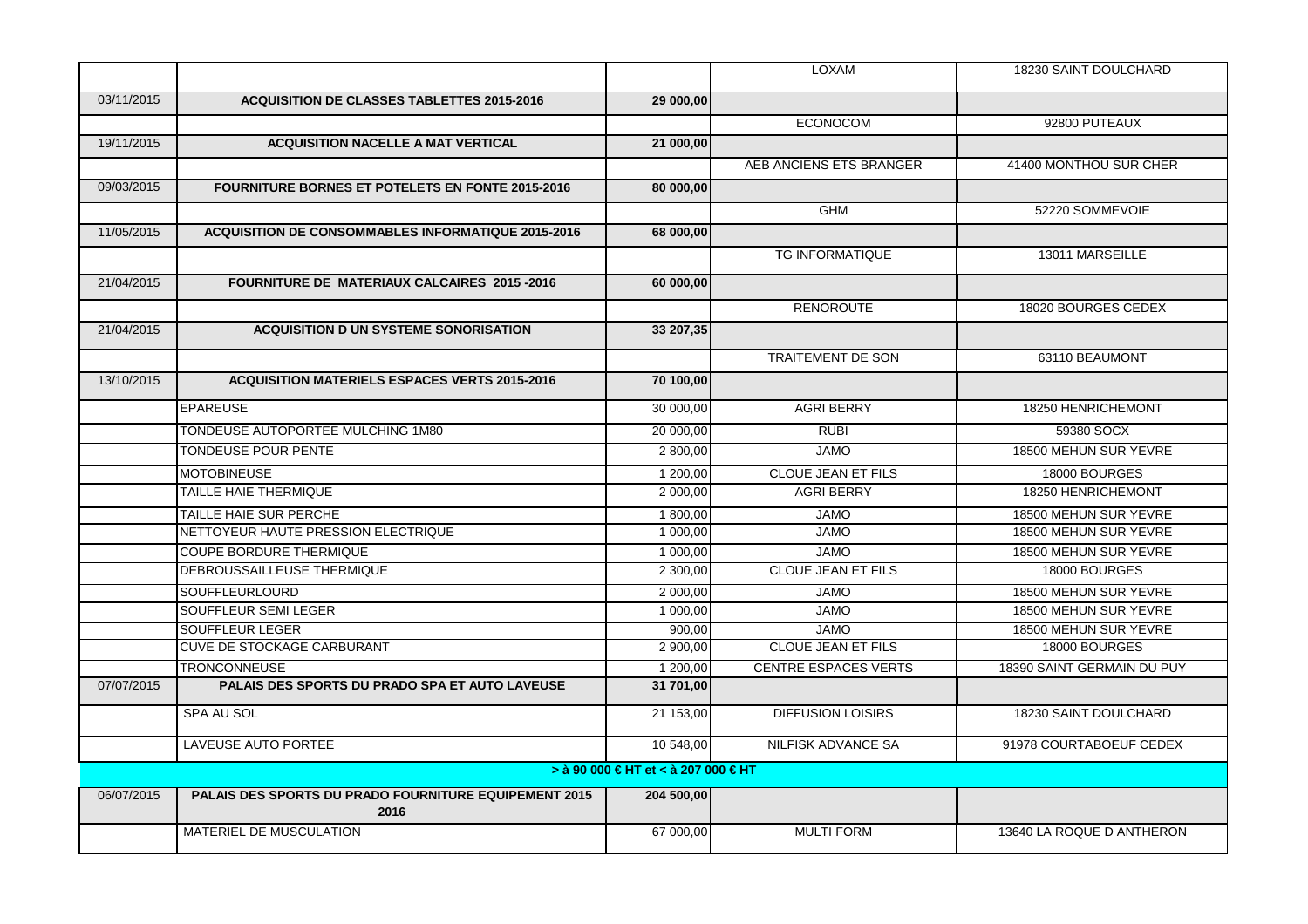|            | <b>MOBILIER</b>                                           | 137 500,00               | DACTYL BURO AMENAGEMENT                          | 18000 BOURGES              |
|------------|-----------------------------------------------------------|--------------------------|--------------------------------------------------|----------------------------|
| 24/07/2015 | <b>FOURNITURE PRODUITS MARQUAGE 2015 - 2016</b>           | 124 000,00               |                                                  |                            |
|            | RESINE A FROID ET A CHAUD                                 | 80 000,00                | SAR SOCIETE APPLICATIONS<br><b>ROUTIERES</b>     | 92022 NANTERRE CEDEX       |
|            | <b>BANDES PREFABRIQUEES</b>                               | 20 000,00                | AXIMUM PRODUIT DE MARQUAGE                       | 76100 ROUEN                |
|            | PEINTURE TRACAGE TERRAINS ENGAZONNES                      | 12 000,00                | <b>BABEE JARDIN</b>                              | 45160 OLIVET               |
|            | PEINTURE ROUTIERE                                         | 12 000.00                | AXIMUM PRODUIT DE MARQUAGE                       | <b>76100 ROUEN</b>         |
| 24/07/2015 | <b>ACQUISITION VEHICULES OCCASION UTILITAIRES</b>         | 116 834,18               |                                                  |                            |
|            | UTILITAIRE BENNE SIMPLE CABINE 3TONNES 5                  | 20 800.00                | CENTRE VEHICULES INDUSTRIELS                     | 18000 BOURGES              |
|            | FOURGON TOLE L2H2 3 TONNES 5                              | 11 500,00                | PRESTIGE AUTOMOBILES 18                          | 18000 BOURGES              |
|            | <b>FOURGNONNETTE UTILITAIRE</b>                           | 10 166,67                | PRESTIGE AUTOMOBILES 18                          | 18000 BOURGES              |
|            | UTILITAIRE 7M3                                            | 11 166.67                | PRESTIGE AUTOMOBILES 18                          | 18000 BOURGES              |
|            | FOURGON TOLE L3H2 3T5 D'OCCASSION                         | 28 834.17                | CENTRE VEHICULES INDUSTRIELS                     | 18000 BOURGES              |
|            | UTILITAIRE BENNE SIMPLE CABINES AVEC COF                  | 24 450,00                | SAVIB <sub>18</sub>                              | 18005 BOURGES CEDEX        |
|            | FOURGONNETTE UTILITAIRE OCCASION                          | 9916,67                  | PRESTIGE AUTOMOBILES 18                          | 18000 BOURGES              |
| 14/01/2015 | <b>FOUNITURE DE SELS DE DENEIGEMENT 2015 - 2016</b>       | 100 000,00               |                                                  |                            |
|            |                                                           |                          | <b>QUADRIMEX SELS</b>                            | 84300 CAVAILLON            |
| 09/03/2015 | <b>ACQUISITION MATERIELS ESPACES VERTS 2015</b>           | 90 000,00                |                                                  |                            |
|            | TONDEUSE HELICOIDALE DE FAIRWAY                           | 55 000,00                | <b>CHESNEAU</b>                                  | 41300 SALBRIS              |
|            | <b>TONDEUSE AUTOPORTEE</b>                                | 35 000,00                | <b>CENTRE ESPACES VERTS</b>                      | 18390 SAINT GERMAIN DU PUY |
| 17/03/2015 | <b>ACQUISITION PRODUITS SPECIFIQUES PISCINE 2015-2017</b> | 130 000,00               |                                                  |                            |
|            | TRAITEMENT EAU PAR CHLORE GAZEUX                          | 24 000,00                | <b>GAZECHIM</b>                                  | 34504 BEZIERS CEDEX        |
|            | TRAITEMENT EAU PAR CHLORE LIQUIDE                         | 70 000,00                | <b>CHRISTIN</b>                                  | 18390 ST GERMAIN DU PUY    |
|            | <b>PRODUITS DIVERS</b>                                    | 14 000,00                | <b>HYGIAL BERRY CODAN</b>                        | 18000 BOURGES              |
|            | PDTS SPECIFIQUES A LA FILTRATION DIATOME                  | 22 000,00                | ARCH WATER PRODUCTS FRANCE                       | 37402 AMBOISE              |
| 13/11/2015 | FOURNITURE DE PRODUITS BITUMINEUX 2015-2016               | 90 000,00                |                                                  |                            |
|            | ENROBES EN VRAC PRIS EN CENTRALE                          | 80 000,00                | <b>COLAS CENTRE OUEST</b>                        | 18000 BOURGES              |
|            | <b>ENROBES EN SEAU</b>                                    | 10 000,00                | <b>BITUVIA</b>                                   | 41000 BLOIS                |
| 15/04/2015 | <b>FOURNITURE SCOLAIRES ANNEES 2015 - 2016</b>            | 121 000,00               |                                                  |                            |
|            |                                                           |                          | <b>LIBRAIRIE CATINAUD</b>                        | 18000 BOURGES              |
|            |                                                           | > $\dot{a}$ 207 000 € HT |                                                  |                            |
| 23/10/2015 | <b>FOURNITURE ET ACHEMINEMENT D'ELECTRICTE 2015-2017</b>  | 1916 667,00              |                                                  |                            |
|            | POINT LIVRAISON RACCORDES EN BT VERTS                     | 750 000,00               | EDF DIRECTION COMMERCIALE<br><b>GRAND CENTRE</b> | 37206 TOURS CEDEX 03       |
|            | POINTS LIVRAISON RACCORDES EN BT SUP 36                   | 1 166 666,66             | <b>ENGIE GDF SUEZ</b>                            | 92400 COURBEVOIE           |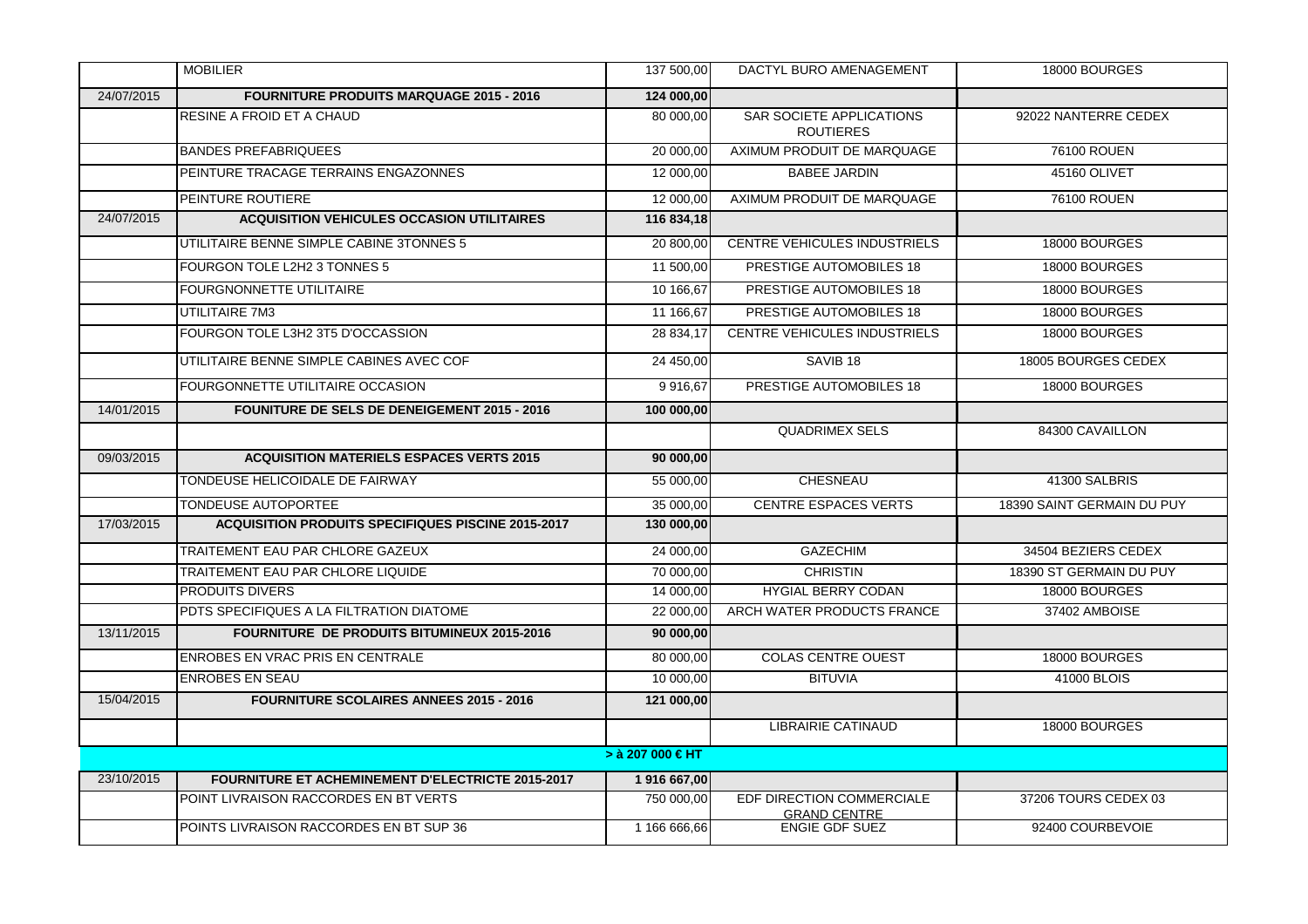| 16/10/2015 | FOURNITURE DE MATERIELS ELECTRIQUES POUR L'ECLAIRAGE<br>PUBLIC ET LES FEUX TRICOLORES 2015-2017                                    | 1 320 000,00                       |                                                    |                               |
|------------|------------------------------------------------------------------------------------------------------------------------------------|------------------------------------|----------------------------------------------------|-------------------------------|
|            | APPAREILLAGES D'ECLAIRAGE PUBLIC                                                                                                   | 100 000,00                         | <b>REXEL FRANCE</b>                                | 18390 SAINT GERMAIN DU PUY    |
|            | <b>CANDELABRES ET MATS</b>                                                                                                         | 600 000,00                         | GHM                                                | 52220 SOMMEVOIE               |
|            | LANTERNES SPHERIQUES                                                                                                               | 400 000,00                         | <b>RAGNI</b>                                       | 06801 CAGNES SUR MER CEDEX    |
|            | LANTERNES CONVENTIONNELLES                                                                                                         | 60 000,00                          | <b>ECLATEC</b>                                     | 54528 LAXOU                   |
|            | LANTERNES DE STYLE                                                                                                                 | 60 000,00                          | <b>RAGNI</b>                                       | 06801 CAGNES SUR MER CEDEX    |
|            | LAMPE A DECHARGE PR ECLAIRAGE PUBLIC                                                                                               | 100 000,00                         | <b>REXEL FRANCE</b>                                | 18390 SAINT GERMAIN DU PUY    |
| 14/10/2015 | INSTALLATION MAINTENANCE ENTRETIEN EXPLOITATION<br><b>MOBILIERS DESTINES A LA DIFFUSION DE MESSAGES</b><br>PUBLICITAIRES 2015-2025 | 650 000,00                         |                                                    |                               |
|            |                                                                                                                                    |                                    | <b>JC DECAUX FRANCE</b>                            | 92523 NEUILLY SUR SEINE CEDEX |
| 14/10/2015 | ACHAT DE GAZ POUR LA VILLE ET COMMUNAUTE<br><b>D'AGGLOMERATION DE BOURGES 2015-2018</b>                                            | 253 765,38                         |                                                    |                               |
|            |                                                                                                                                    |                                    | ENI GAS ET POWER FRANCE                            | 92533 LEVALLOIS PERRET CEDEX  |
| 26/11/2015 | <b>FOURNITURE DE MATERIELS A LEDS POUR L'ECLAIRAGE PUBLIC</b><br>2015-2017                                                         | 1 160 000,00                       |                                                    |                               |
|            | LANTERNES SPHERIQUES AVEC APPAREILLAGE                                                                                             | 800 000,00                         | <b>COMATELEC</b>                                   | 18400 SAINT FLORENT SUR CHER  |
|            | LANTERNES CONVENTIONNELLES ROUTIERES                                                                                               | 120 000.00                         | <b>COMATELEC</b>                                   | 18400 SAINT FLORENT SUR CHER  |
|            | LANTERNES DE STYLE AVEC APPAREILLAGE                                                                                               | 120 000,00                         | <b>GHM</b>                                         | 52220 SOMMEVOIE               |
|            | MODULE ADAPTABLE LEDS POUR LANTERNES                                                                                               | 120 000,00                         | <b>RAGNI</b>                                       | 06801 CAGNES SUR MER CEDEX    |
|            |                                                                                                                                    | <b>SERVICES</b>                    |                                                    |                               |
|            |                                                                                                                                    | > à 20 000 € HT et < à 90 000 € HT |                                                    |                               |
| 20/05/2015 | <b>MISSIONS DE SPS 2015</b>                                                                                                        | 29 999,00                          |                                                    |                               |
|            |                                                                                                                                    |                                    | <b>CABINET VERLIAT</b>                             | 18290 MAREUIL SUR ARNON       |
| 26/01/2015 | <b>PRESTATION GESTION FOURRIERE MUNICIPALE 2014-2017</b>                                                                           | 33 600,00                          |                                                    |                               |
|            |                                                                                                                                    |                                    | SPAC SOCIETE PROTECTRICE<br>ANIMAUX CHER ET CENTRE | 18000 BOURGES                 |
| 13/01/2015 | <b>CONSTRUCTION MAISON CULTURE MISSION OPC</b>                                                                                     | 70 400,00                          |                                                    |                               |
|            |                                                                                                                                    |                                    | <b>CRESCENDO CONSEIL</b>                           | 36000 CHATEAUROUX             |
| 21/04/2015 | <b>RESERVATION PLACES EN CENTRE ETE 2015</b>                                                                                       | 72 560,83                          |                                                    |                               |
|            | LE GRAU DU ROI                                                                                                                     | 13 875,00                          | NSTL NEIGE SOLEIL TOURISME ET<br><b>LOISIRS</b>    | 94400 VITRY SUR SEINE         |
|            | <b>ASSERAC</b>                                                                                                                     | 7 000,00                           | NSTL NEIGE SOLEIL TOURISME ET<br><b>LOISIRS</b>    | 94400 VITRY SUR SEINE         |
|            | <b>PENESTIN</b>                                                                                                                    | 11 340.00                          | OEUVRE UNIVERSITAIRE DU LOIRET                     | 45000 ORLEANS                 |
|            | SAINT JEOIRE EN FAUCIGNY                                                                                                           | 12 933.33                          | <b>AUTREMENT LOISIRS ET VOYAGES</b>                | 59320 SEQUEDIN                |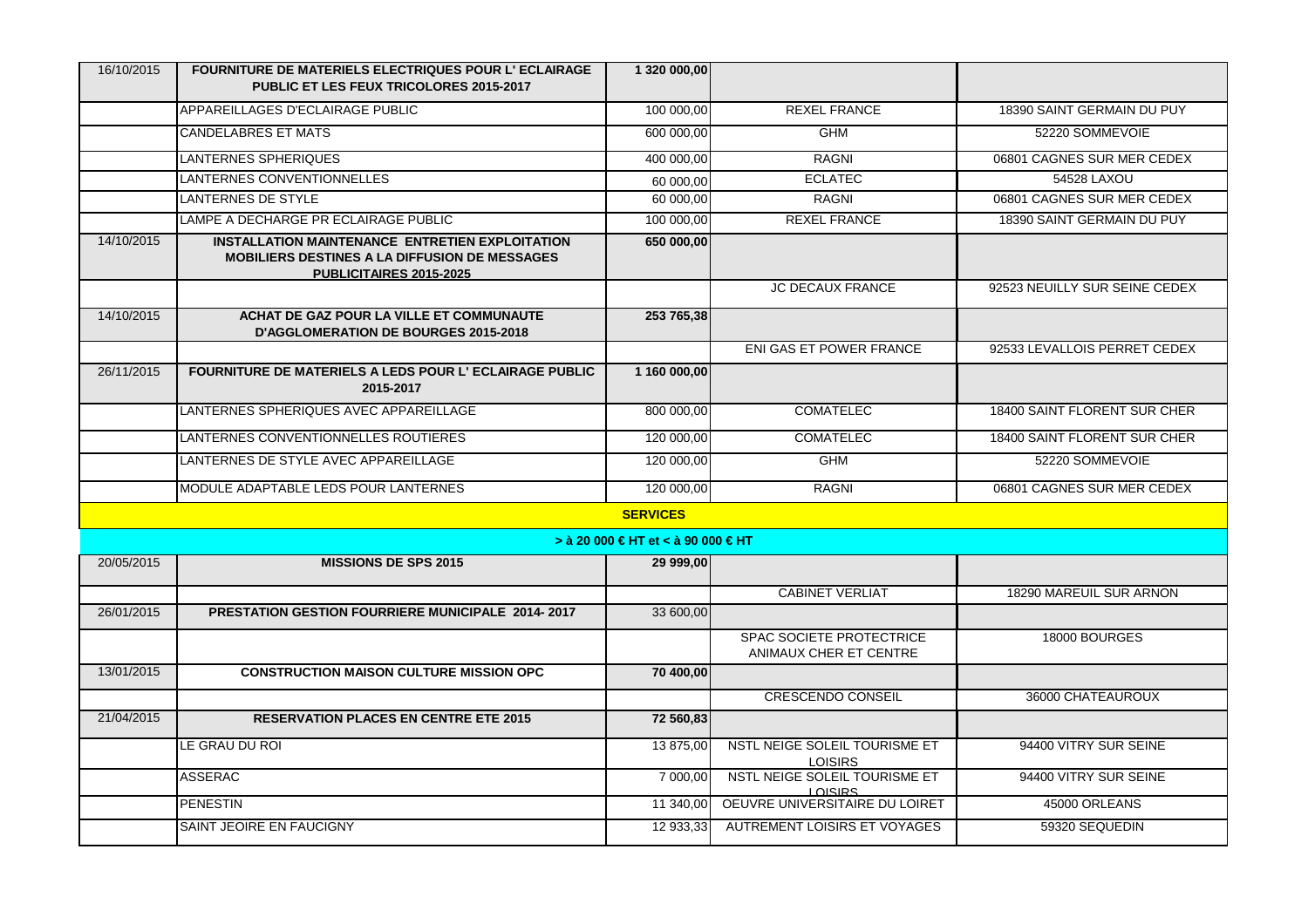|            | <b>COMBLOUX</b>                                                                 | 9 240,00  | OEUVRE UNIVERSITAIRE DU LOIRET                 | 45000 ORLEANS                 |
|------------|---------------------------------------------------------------------------------|-----------|------------------------------------------------|-------------------------------|
|            | LA GIETTAZ                                                                      | 10 860,00 | <b>ACTION SEJOURS</b>                          | 75015 PARIS                   |
|            | SEJOUR BELLAVAUX                                                                |           | 7 312,50 LES COMPAGNONS JOURS HEUREUX          | 78108 SAINT GERMAIN EN LAYE   |
| 09/03/2015 | <b>MISSIONS DE RECONNAISSANCE GEOTECHNIQUE 2015-2018</b>                        | 50 000,00 |                                                |                               |
|            |                                                                                 |           | COMPETENCE GEOTECHNIQUE<br><b>CENTRE OUEST</b> | 37230 FONDETTES               |
| 02/04/2015 | <b>HEBERGEMENT POUR LES ARTISTES ET INTERVENANTS 2015-2017</b>                  | 76 000,00 |                                                |                               |
|            |                                                                                 | 25 333,33 | HOTEL LE CHRISTINA                             | 18000 BOURGES                 |
|            |                                                                                 | 25 333,33 | <b>HOTEL IBIS BOURGES</b>                      | 18000 BOURGES                 |
|            |                                                                                 | 25 333,33 | SH DE LA GARE LE BERRY                         | 18000 BOURGES                 |
| 21/04/2015 | <b>IMPRESSION DES DOCUMENTS DE COMMUNICATION 2015 - 2017</b>                    | 74 000,00 |                                                |                               |
|            | <b>IMPRESSION DOC SERVICE CULTURELS</b>                                         | 20 000,00 | <b>IMPRIMERIE PREVOST OFFSET</b>               | 45140 SAINT JEAN DE LA RUELLE |
|            | <b>IMPRESSION DOC SERVICE CULTURELS</b>                                         | 20 000,00 | <b>IMPRIMERIE GEORGE SAND</b>                  | 36400 LA CHATRE               |
|            | <b>IMPRESSION DOC SERVICE CULTURELS</b>                                         | 20 000,00 | <b>IMPRIMERIE SAINT AMANDOISE</b>              | 18200 SAINT AMAND MONTROND    |
|            | IMPRESSION DOC SERVICE DE COMMUNICATION                                         | 14 000,00 | <b>CONCORDANCES</b>                            | 18005 BOURGES                 |
| 18/05/2015 | FEUX ARTIFICES FETES REPUBLICAINES ET 31 DECEMBRE 2015                          | 66 666,67 |                                                |                               |
|            |                                                                                 |           | SODIP                                          | 63804 COURNON CEDEX           |
| 09/06/2015 | <b>IMPRESSION JOURNAL MUNICIPAL 2015 A 2017</b>                                 | 65 710,70 |                                                |                               |
|            |                                                                                 |           | ROTO CENTRE ORLEANAIS                          | 45770 SARAN                   |
| 26/06/2015 | AUDIT FINANCIER ET JURIDIQUE CONCESSION CHAUFFAGE URBAIN<br>2015-2018           | 45 000,00 |                                                |                               |
|            |                                                                                 |           | <b>CALIA CONSEIL</b>                           | 75013 PARIS                   |
| 22/07/2015 | <b>ACHAT FORMATION ET MAINTENANCE DES HORODATEURS</b><br><b>PERSONNELS PIAF</b> | 25 000,00 |                                                |                               |
|            |                                                                                 |           | <b>PARX FRANCE</b>                             | 92110 CLICHY                  |
| 03/12/2015 | <b>ACQUISITION SACS POUBELLES 2015 A 2017</b>                                   | 42 000,00 |                                                |                               |
|            |                                                                                 |           | <b>CHRISTIN</b>                                | 18390 ST GERMAIN DU PUY       |
| 16/10/2015 | PARC RESIDENTIEL DES GIBJONCS AMO                                               | 49 830,00 |                                                |                               |
|            |                                                                                 |           | <b>BARBIER BRIGITTE</b>                        | 45000 ORLEANS                 |
| 08/12/2015 | <b>IMPRESSION AFFICHES MUNICIPALES 2016 -2017</b>                               | 22 252,80 |                                                |                               |
|            |                                                                                 |           | <b>IMPRIMERIE VISIANCE</b>                     | 42340 VEAUCHE                 |
| 24/12/2015 | <b>ENTRETIEN DES LOCAUX SPECIFIQUES 2016</b>                                    | 54 114,00 |                                                |                               |
|            | <b>ENTRETIEN DE L'AUDITORIUM</b>                                                | 19 000,00 | <b>BOURGES AGGLO SERVICES</b>                  | 18027 BOURGES CEDEX           |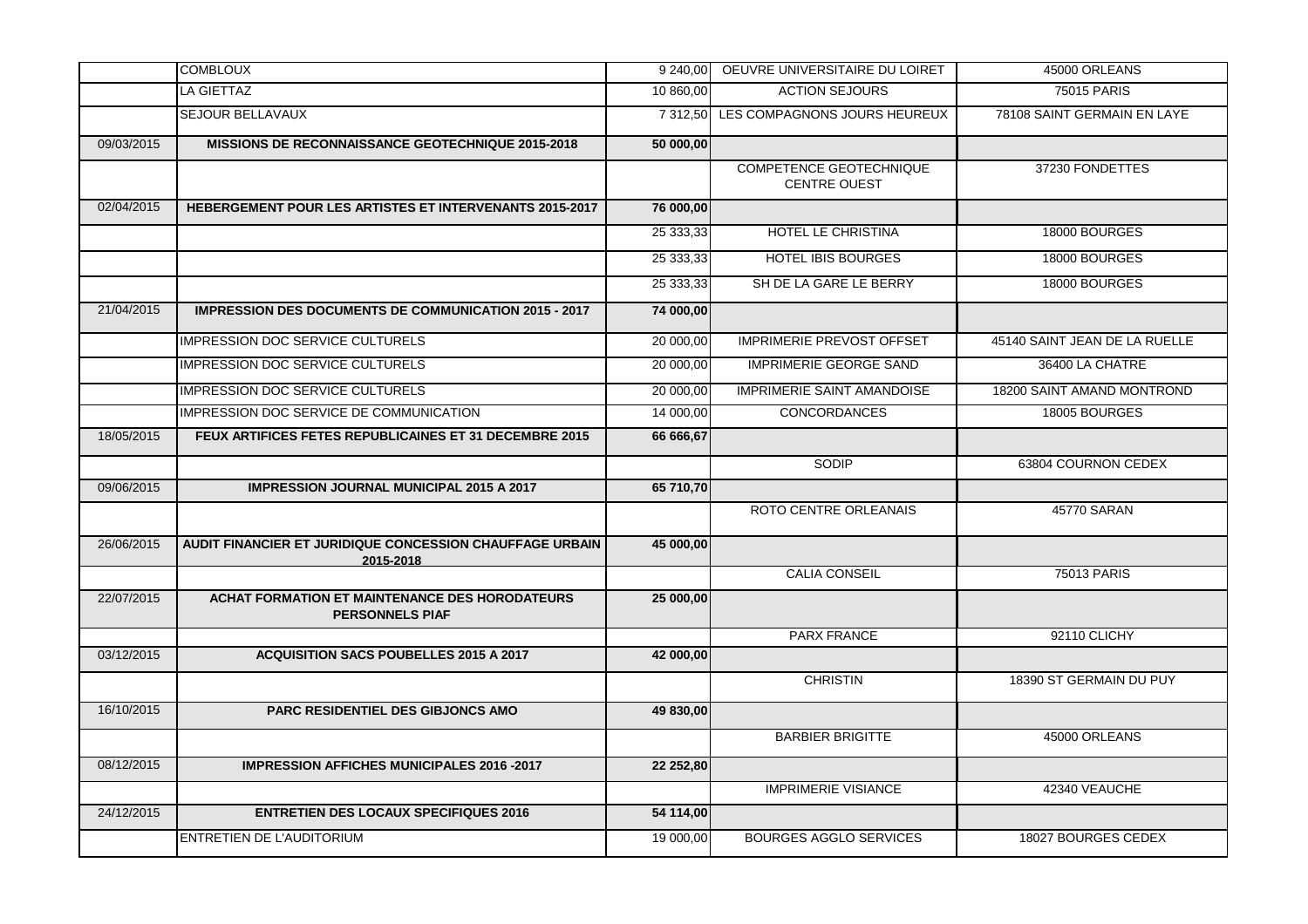|            | <b>ENTERTIEN DU CAMPING</b>                                                              | 26 514,00                           | <b>BOURGES AGGLO SERVICES</b>                   | 18027 BOURGES CEDEX           |  |  |
|------------|------------------------------------------------------------------------------------------|-------------------------------------|-------------------------------------------------|-------------------------------|--|--|
|            | ENTRETIEN DU CENTRE CULTUREL LE HUBLOT                                                   | 8 600,00                            | <b>BOURGES AGGLO SERVICES</b>                   | 18027 BOURGES CEDEX           |  |  |
|            |                                                                                          | > à 90 000 € HT et < à 207 000 € HT |                                                 |                               |  |  |
| 25/02/2015 | REFLEXION STRATEGIQUE AU NIVEAU LOCAL ET NATIONAL 2015-<br>2016                          | 90 000,00                           |                                                 |                               |  |  |
|            |                                                                                          | 90 000,00                           | <b>ONLY CONSEIL</b>                             | <b>75017 PARIS</b>            |  |  |
| 30/01/2015 | <b>MARCHE INSERTION PROFESSIONNELLE- PRESTATION DE MAIN D'</b><br><b>ŒUVRE 2015</b>      | 133 000,00                          |                                                 |                               |  |  |
|            |                                                                                          | 91 218,20                           | <b>BOURGES AGGLO SERVICES</b>                   | 18027 BOURGES CEDEX           |  |  |
|            |                                                                                          | 38 809,00                           | <b>ENTRAIDE BERRUYERE</b>                       | 18022 BOURGES CEDEX           |  |  |
|            |                                                                                          | 2 972,80                            | <b>ENTRAIDE TRAVAIL EMPLOI</b>                  | 18028 BOURGES CEDEX           |  |  |
| 04/09/2015 | <b>PRESTATION BOURGES BASKET 2015 2016</b>                                               | 117 500,00                          |                                                 |                               |  |  |
|            |                                                                                          |                                     | <b>BOURGES BASKET</b>                           | 18000 BOURGES                 |  |  |
| 21/04/2015 | <b>MISSIONS DE CONTROLE TECHNIQUE 2015</b>                                               | 90 000,00                           |                                                 |                               |  |  |
|            |                                                                                          |                                     | <b>BUREAU VERITAS</b>                           | 18570 LA CHAPELLE SAINT URSIN |  |  |
| 13/11/2015 | <b>MAINTENANCE POMPES RELEVAGE ET ENTRETIEN DES RESEAUX</b><br><b>PARKINGS 2016-2019</b> | 100 000,00                          |                                                 |                               |  |  |
|            |                                                                                          |                                     | <b>SAET</b>                                     | 18230 SAINT DOULCHARD         |  |  |
| 13/11/2015 | <b>DETECTION GEOLOCALISATION CARTOGRAPHIE</b>                                            | 200 000,00                          |                                                 |                               |  |  |
|            |                                                                                          | 50 000,00                           | <b>ENTREPRISE BOUDOT YVES</b>                   | 18600 SANCOINS                |  |  |
|            |                                                                                          | 150 000,00                          | BBE BOULET BUREAU D ETUDES                      | 58000 CHALLUY                 |  |  |
| 24/12/2015 | <b>MAINTENANCE SYSTEMES PEAGERS DES PARKINGS 2016-2020</b>                               | 156 029,75                          |                                                 |                               |  |  |
|            |                                                                                          |                                     | SCHEIDT ET BACHMANN                             | 93800 EPINAY SUR SEINE        |  |  |
|            |                                                                                          | > $\hat{a}$ 207 000 € HT            |                                                 |                               |  |  |
| 29/10/2015 | <b>SERVICES TELECOMMUNICATIONS 2016 -2019</b>                                            | 1770 000,00                         |                                                 |                               |  |  |
|            | <b>VOIX FIXE ET MOBILITE</b>                                                             | 880 000,00                          | <b>SFR SOCIETE FRANCAISE</b><br>RADIOTEL EPHONE | 75008 PARIS                   |  |  |
|            | ACCES INTERNET HAUT DEBIT SECURISE BAT                                                   | 300 000,00                          | <b>ADISTA</b>                                   | 54320 MAXEVILLE               |  |  |
|            | ACCES XDSL ET FTTX DES SITES SECONDAIRES                                                 | 400 000,00                          | ORANGE                                          | 59878 LILLE CEDEX 9           |  |  |
|            | INTERCONNEXION TRES HAUT DEBIT                                                           | 130 000,00                          | TUTOR 18                                        | 80000 AMIENS                  |  |  |
|            | <b>TRAVAUX</b>                                                                           |                                     |                                                 |                               |  |  |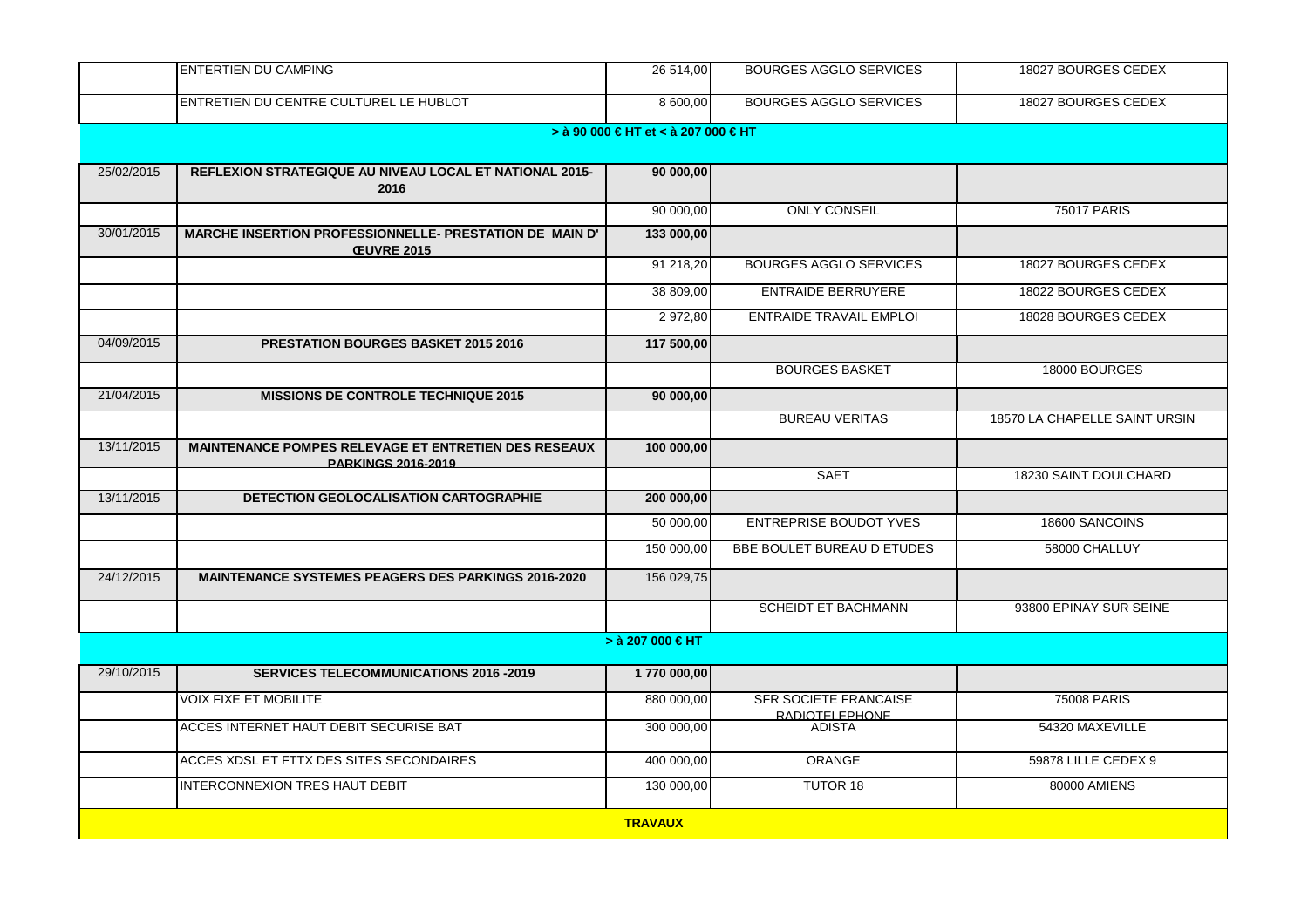|            |                                                                                     | > à 20 000 € HT et < à 90 000 € HT |                                                             |                               |
|------------|-------------------------------------------------------------------------------------|------------------------------------|-------------------------------------------------------------|-------------------------------|
| 14/01/2015 | <b>REALISATION D'UN SKATE PARK MODULAIRE</b>                                        | 21 200,00                          |                                                             |                               |
|            |                                                                                     |                                    | <b>REFLEX ENVIRONNEMENT</b>                                 | 13510 EGUILLES                |
| 27/04/2015 | <b>CRECHE RIBAMBELLE AMENAGEMENT LOCAL POUSSETTE ET</b><br><b>ACCESSIBILITE PMR</b> | 20 290,02                          |                                                             |                               |
|            | <b>GROS ŒUVRE - VRD</b>                                                             |                                    | 7 890,02 ECB ENTREPRISE DE CONSTRUCTION<br><b>BATIMENT</b>  | 18000 BOURGES                 |
|            | MENUISERIES EXTERIEURES METALLERIE                                                  | 6700,00                            | MIROITERIE DU BERRY                                         | 18000 BOURGES                 |
|            | <b>ELVIN</b>                                                                        | 5700,00                            | <b>ELVIN</b>                                                | 18024 BOURGES CEDEX           |
| 12/05/2015 | TRAVAUX ENTRETIEN PLAN EAU PRES FICHAUX                                             | 45 000,00                          |                                                             |                               |
|            |                                                                                     |                                    | <b>BSM MARTINEAU</b>                                        | 18500 BERRY BOUY              |
| 10/08/2015 | <b>REALISATION DE SOLS AMORTISSANTS</b>                                             | 55 451,00                          |                                                             |                               |
|            |                                                                                     |                                    | <b>REPLAY SERVICES</b>                                      | 63190 ORLEAT                  |
| 11/09/2015 | <b>ACCESSIBILITE PMR PROGRAMME 2015</b>                                             | 37 677.50                          |                                                             |                               |
|            |                                                                                     | 30 220,00                          | SAS MARCEL TRAVAUX PUBLICS                                  | 18570 LA CHAPELLE SAINT URSIN |
|            |                                                                                     | 1 700,00                           | <b>SAS MARCEL TRAVAUX PUBLICS</b>                           | 18570 LA CHAPELLE SAINT URSIN |
|            |                                                                                     | $\overline{5757,50}$               | <b>SAS MARCEL TRAVAUX PUBLICS</b>                           | 18570 LA CHAPELLE SAINT URSIN |
| 09/10/2015 | MATERNELLE MARYSE BASTIE AMENAGEMENT SALLE DE SIESTE                                | 60 272.79                          |                                                             |                               |
|            | <b>GROS ŒUVRE</b>                                                                   |                                    | 10 800,00 ECB ENTREPRISE DE CONSTRUCTION<br><b>BATIMENT</b> | 18000 BOURGES                 |
|            | MENUISERIES EXTERIEURES - PVC                                                       | 7 400,00                           | MIROITERIE DU BERRY                                         | 18000 BOURGES                 |
|            | MENUISERIES INTERIEURES PLATRERIE                                                   | 7 280,00                           | <b>ISO DEC</b>                                              | <b>18110 FUSSY</b>            |
|            | PLOMBERIE SANITAIRES CHAUFFAGE VENTILATION                                          | 19 856,89                          | <b>BARON BONIVIN SAS</b>                                    | 18028 BOURGES CEDEX           |
|            | <b>COUTANTS FORTS COURANTS FAIBLES</b>                                              | 6 954.16                           | SDEE STE DUNOISE ELECTRIQUE ET<br><b>ELECTRONIQUE</b>       | 18130 DUN SUR AURON           |
|            | REVETEMENST DE SOLS SOUPLES                                                         | 3 194,96                           | <b>SOTEBA</b>                                               | 18230 SAINT DOULCHARD         |
|            | <b>PEINTURE</b>                                                                     | 4786.78                            | <b>SBPR</b>                                                 | 18000 BOURGES                 |
| 29/12/2015 | <b>CRECHE RIBAMBELLE MISE EN CONFORMITE DE L'OFFICE</b>                             | 27 514,04                          |                                                             |                               |
|            | <b>GROS OEUVRE</b>                                                                  | 8 342,65                           | <b>CAZIN SAS</b>                                            | 18220 LES AIX D ANGILLON      |
|            | MENUISERIE INTERIEURE                                                               | 9 300,00                           | <b>ELVIN</b>                                                | 18024 BOURGES CEDEX           |
|            | <b>FAUX PLAFOND</b>                                                                 | 2 850,00                           | <b>LECOMTE</b>                                              | 18400 SAINT FLORENT SUR CHER  |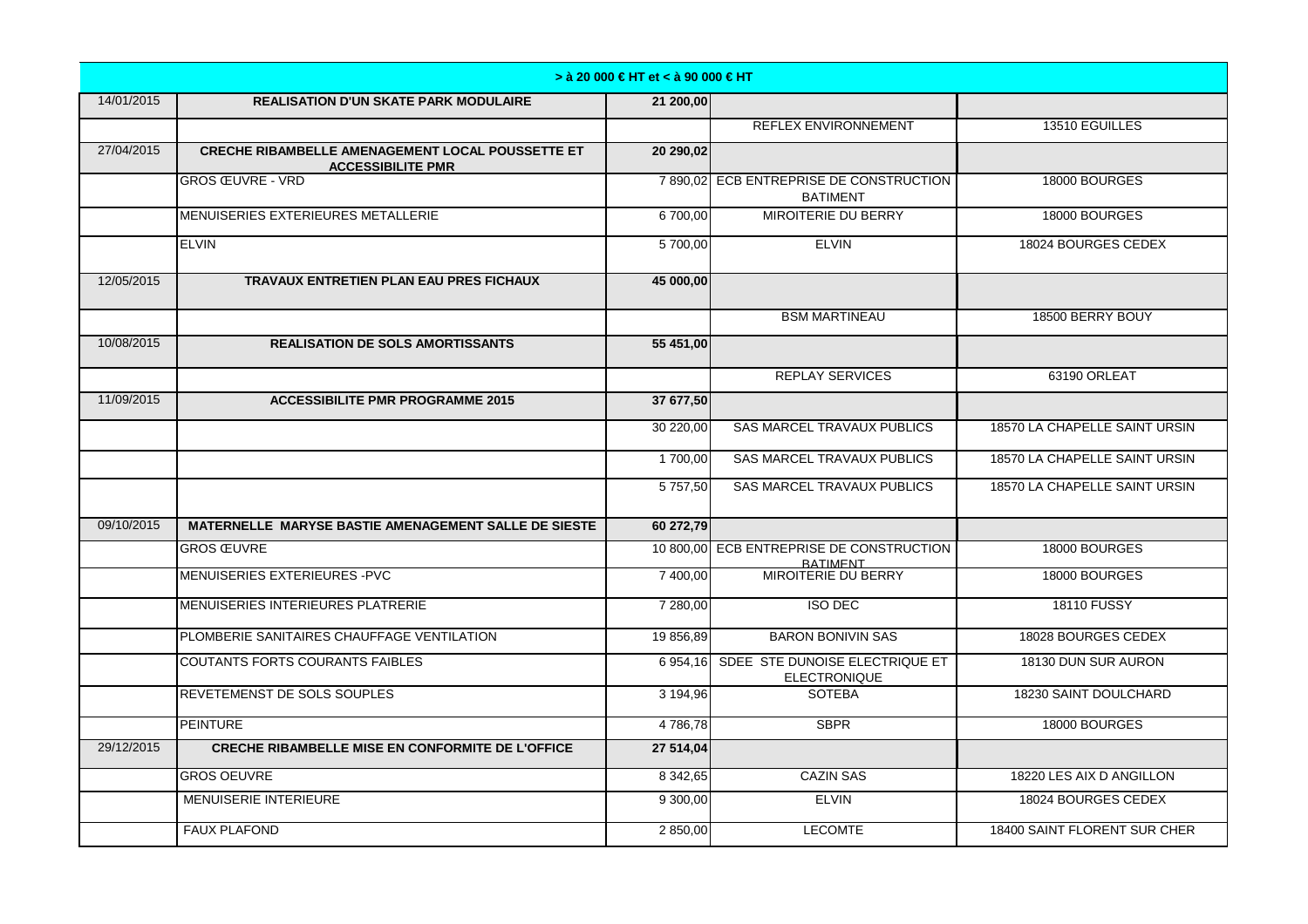|            | <b>PEINTURE</b>                                                                           | 2 200,00         | <b>SBPR</b>                                                   | 18000 BOURGES                 |  |  |  |
|------------|-------------------------------------------------------------------------------------------|------------------|---------------------------------------------------------------|-------------------------------|--|--|--|
|            | <b>COURANTS</b>                                                                           |                  | 4821,39 SDEE STE DUNOISE ELECTRIQUE ET<br><b>ELECTRONIQUE</b> | 18130 DUN SUR AURON           |  |  |  |
|            | > à 90 000 € HT et < à 207 000 € HT                                                       |                  |                                                               |                               |  |  |  |
| 26/01/2015 | TRAVAUX D'EXTENSION DU SYSTEME DE VIDEOPROTECTION 2015                                    | 200 000,00       |                                                               |                               |  |  |  |
|            |                                                                                           |                  | <b>SRTC</b>                                                   | 45800 ST JEAN DE BRAYE        |  |  |  |
| 26/06/2015 | <b>CONSERVATOIRE REGIONAL DE MUSIQUE REVETEMENTS DE</b><br><b>PARQUET ET SOLS SOUPLES</b> | 153 475,81       |                                                               |                               |  |  |  |
|            | <b>PARQUET BOIS</b>                                                                       | 144 548,41       | <b>ELVIN</b>                                                  | 18024 BOURGES CEDEX           |  |  |  |
|            | REVETEMENTS DE SOLS SOUPLES                                                               | 8 9 27,40        | <b>SBPR</b>                                                   | 18000 BOURGES                 |  |  |  |
| 22/07/2015 | <b>RECOUVREMENT DES SOLS DANS DIVERSES ECOLES</b>                                         | 109 171,07       |                                                               |                               |  |  |  |
|            |                                                                                           |                  | <b>SBPR</b>                                                   | 18000 BOURGES                 |  |  |  |
| 17/09/2015 | LE NEZ DANS LES ETOILES CONSTRUCTION D'UN BATIMENT<br><b>MODULAIRE</b>                    | 204 094,86       |                                                               |                               |  |  |  |
|            | TERRASSEMENTS FONDATIONS GROS OEUVRE                                                      | 72 905,00        | ECB ENTREPRISE DE CONSTRUCTION<br><b>BATIMENT</b>             | 18000 BOURGES                 |  |  |  |
|            | FRT ET POSE D UN BATIMENT MODULAIRE                                                       | 129 859,30       | <b>COFICIEL BUNGALOWS</b>                                     | 45310 PATAY                   |  |  |  |
| 16/12/2015 | <b>GYMNASE LADOUMEGUE ESPACE CONVIVIALITE</b>                                             | 159 273,57       |                                                               |                               |  |  |  |
|            | <b>GROS OEUVRE</b>                                                                        |                  | 46 127.17 TPBC TRAVAUX PUBLICS BATIMENT DU<br><b>CENTRE</b>   | 18230 SAINT DOULCHARD         |  |  |  |
|            | CHARPENTE BOIS COUVERTURE ACIER                                                           | 33 990,00        | ELVIN / PESLARD                                               | 18024 BOURGES CEDEX           |  |  |  |
|            | MENUISERIES EXTERIEURES METALLERIE                                                        | 22 620,00        | ALVES FERNAND METALLERIE                                      | 18570 LA CHAPELLE SAINT URSIN |  |  |  |
|            | MENUISERIES INTERIEURES CLOISONS PLAFOND                                                  | 15 990,00        | ELVIN / DA COSTA                                              | 18024 BOURGES CEDEX           |  |  |  |
|            | <b>ELECTRICITE</b>                                                                        | 13 221,90        | SDEE STE DUNOISE ELECTRIQUE ET<br><b>ELECTRONIQUE</b>         | 18130 DUN SUR AURON           |  |  |  |
|            | PLOMBERIE SANITAIRES CHAUFFAGE VENTILATION                                                | 22 800,00        | <b>BARON BONIVIN SAS</b>                                      | 18028 BOURGES CEDEX           |  |  |  |
|            | <b>PEINTURE</b>                                                                           | 4 524,50         | <b>SBPR</b>                                                   | 18000 BOURGES                 |  |  |  |
| 08/12/2015 | <b>TRAVAUX DE GENIE CIVIL ET TERRASSEMENT 2016</b>                                        | 190 000,00       |                                                               |                               |  |  |  |
|            |                                                                                           |                  | <b>TARVEL</b>                                                 | 18000 BOURGES                 |  |  |  |
| 03/12/2015 | <b>TRAVAUX DE CLOTURES PROGRAMME 2016</b>                                                 | 190 000,00       |                                                               |                               |  |  |  |
|            |                                                                                           |                  | DIRICKX ESPACE CLOTURE CENTRE                                 | 18110 PIGNY                   |  |  |  |
|            |                                                                                           | > à 207 000 € HT |                                                               |                               |  |  |  |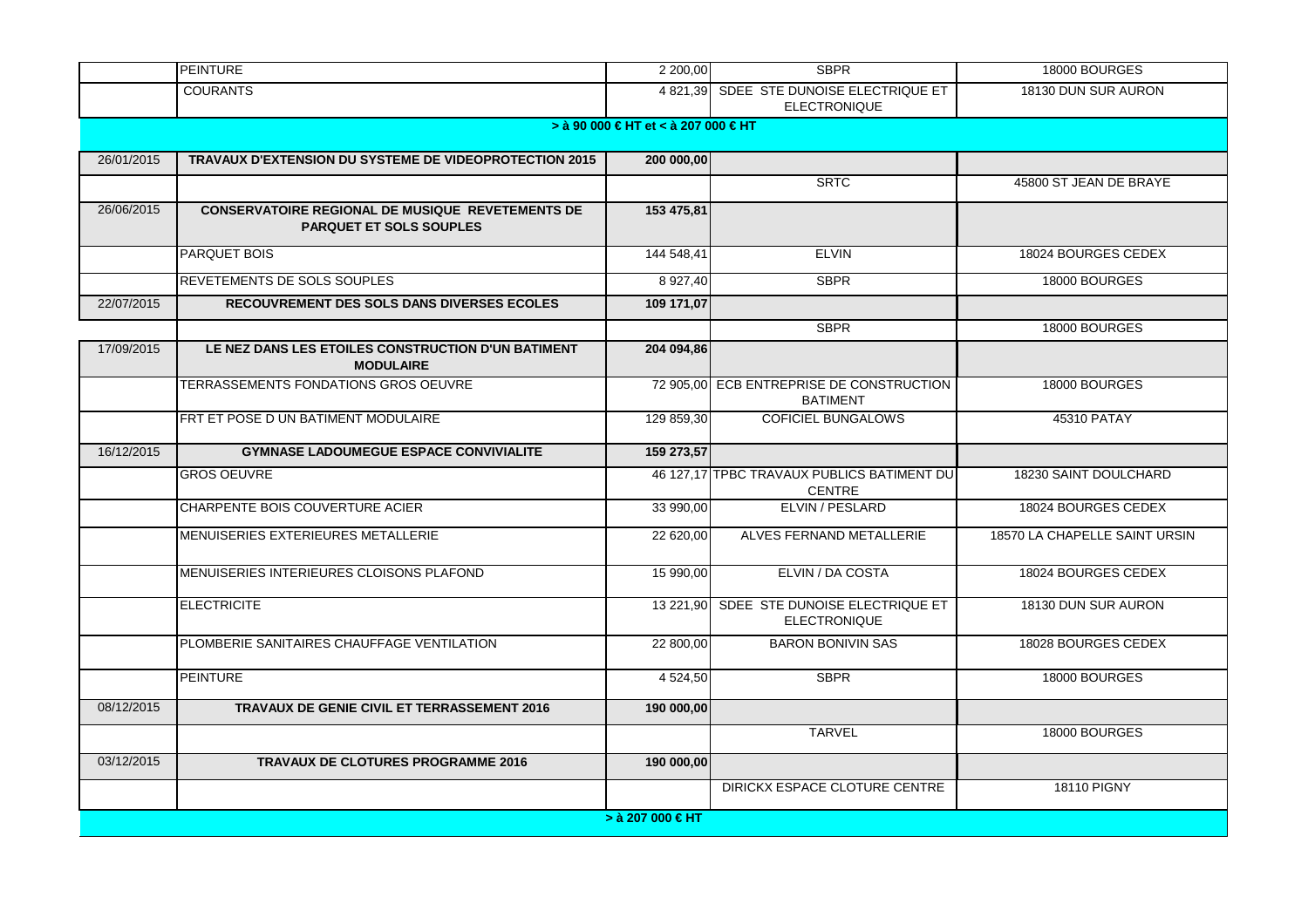| 15/04/2015 | <b>ESPACE DE CONVIVIALITE STADE DEPEGE</b>                     | 397 533,28   |                                 |                               |
|------------|----------------------------------------------------------------|--------------|---------------------------------|-------------------------------|
|            | <b>GROS ŒUVRE - RAVALEMENT</b>                                 | 123 555,66   | <b>TECHNIBAT SARL</b>           | 18500 MEHUN SUR YEVRE         |
|            | <b>CHARPENTE BOIS</b>                                          | 33 500,00    | <b>ELVIN</b>                    | 18024 BOURGES CEDEX           |
|            | ETANCHEITE BARDAGE METALLIQUE                                  | 41 200,00    | <b>SOPREMA</b>                  | 18000 BOURGES                 |
|            | MENUISERIES EXTERIEURES METALLIQUES                            | 35 059,00    | <b>LASNE SAS</b>                | 18000 BOURGES                 |
|            | PLATRERIE SECHE - FAUX PLAFONDS - ISOLATION                    | 8 900,00     | <b>DA COSTA</b>                 | 18390 SAINT GERMAIN DU PUY    |
|            | <b>MENUISERIES INTERIEURES</b>                                 | 33 000,00    | ATELIER MENUISERIE DES FORGES   | 18100 VIERZON                 |
|            | <b>ELETRICITE</b>                                              | 33 203,62    | <b>PROJELEC</b>                 | 18000 BOURGES                 |
|            | PLOMBERIE SANITAIRE CHAUFFAGE                                  | 60 500,00    | AEB ELECTRICITE                 | 18390 SAINT GERMAIN DU PUY    |
|            | <b>CARRELAGE FAIENCE</b>                                       | 23 725,40    | SOTEBA                          | 18230 SAINT DOULCHARD         |
|            | <b>PEINTURES</b>                                               | 4 889,60     | DNC DELESGUES                   | 18000 BOURGES                 |
| 11/06/2015 | PRU AMENAGEMENT DE LA BERGERIE                                 | 3 215 663,21 |                                 |                               |
|            | TERRASSEMENTS VOIRIE ASSAINISSEMENT                            | 2 050 164,41 | <b>AXIROUTE</b>                 | 18570 LA CHAPELLE SAINT URSIN |
|            | ALIMENTATION EN EAU POTABLE                                    | 111 992,50   | <b>COLAS CENTRE OUEST</b>       | 18000 BOURGES                 |
|            | <b>RESEAUX SOUPLES</b>                                         | 342 997,80   | <b>COLAS CENTRE OUEST</b>       | 18000 BOURGES                 |
|            | <b>ESPACES VERTS</b>                                           | 710 508,50   | <b>GROUPEMENT RENIER TARVEL</b> | 18570 LA CHAPELLE SAINT URSIN |
| 07/07/2015 | <b>FOURNITURE ET MISE EN OEUVRE D'ENROBES CLAIRS 2015-2017</b> | 400 000,00   |                                 |                               |
|            |                                                                |              | <b>COLAS CENTRE OUEST</b>       | 18000 BOURGES                 |
| 08/07/2015 | <b>FOURNITURE ET MISE EN OEUVRE D ENROBES 2015-2016</b>        | 2 000 000,00 |                                 |                               |
|            | <b>ENROBES NORMALISES</b>                                      | 1 000 000,00 | <b>EUROVIA CENTRE LOIRE</b>     | 18570 LE SUBDRAY              |
|            | <b>ENROBES RECYCLES</b>                                        | 1 000 000,00 | <b>COLAS CENTRE OUEST</b>       | 18000 BOURGES                 |
| 29/07/2015 | PRU SECTEUR RICHET REQUALIFICATION DES ESPACES PUBLICS         | 602 769,91   |                                 |                               |
|            | <b>VOIRIE</b>                                                  | 490 259,05   | <b>COLAS CENTRE OUEST</b>       | 18000 BOURGES                 |
|            | <b>ENROBES NORMALISES</b>                                      | 86 965,21    | <b>COLAS CENTRE OUEST</b>       | 18000 BOURGES                 |
|            | <b>ESPACES VERTS</b>                                           | 25 545,65    | <b>FRANCK RENIER PAYSAGE</b>    | 18570 LA CHAPELLE ST URSIN    |
| 04/08/2015 | <b>PRU QUARTIER DES GIBJONCS</b>                               | 3 190 454,54 |                                 |                               |
|            | <b>VOIRIE RESEAUX DIVERS</b>                                   | 2 888 227,40 | <b>COLAS CENTRE OUEST</b>       | 18000 BOURGES                 |
|            | <b>ESPACES VERTS</b>                                           | 302 227,14   | <b>FRANCK RENIER PAYSAGE</b>    | 18570 LA CHAPELLE ST URSIN    |
| 24/07/2015 | <b>PRU SECTEUR HAUT DES MERLATTES</b>                          | 1 206 422,41 |                                 |                               |
|            | <b>VOIRIE</b>                                                  | 988 415,41   | <b>EUROVIA CENTRE LOIRE</b>     | 18570 LE SUBDRAY              |